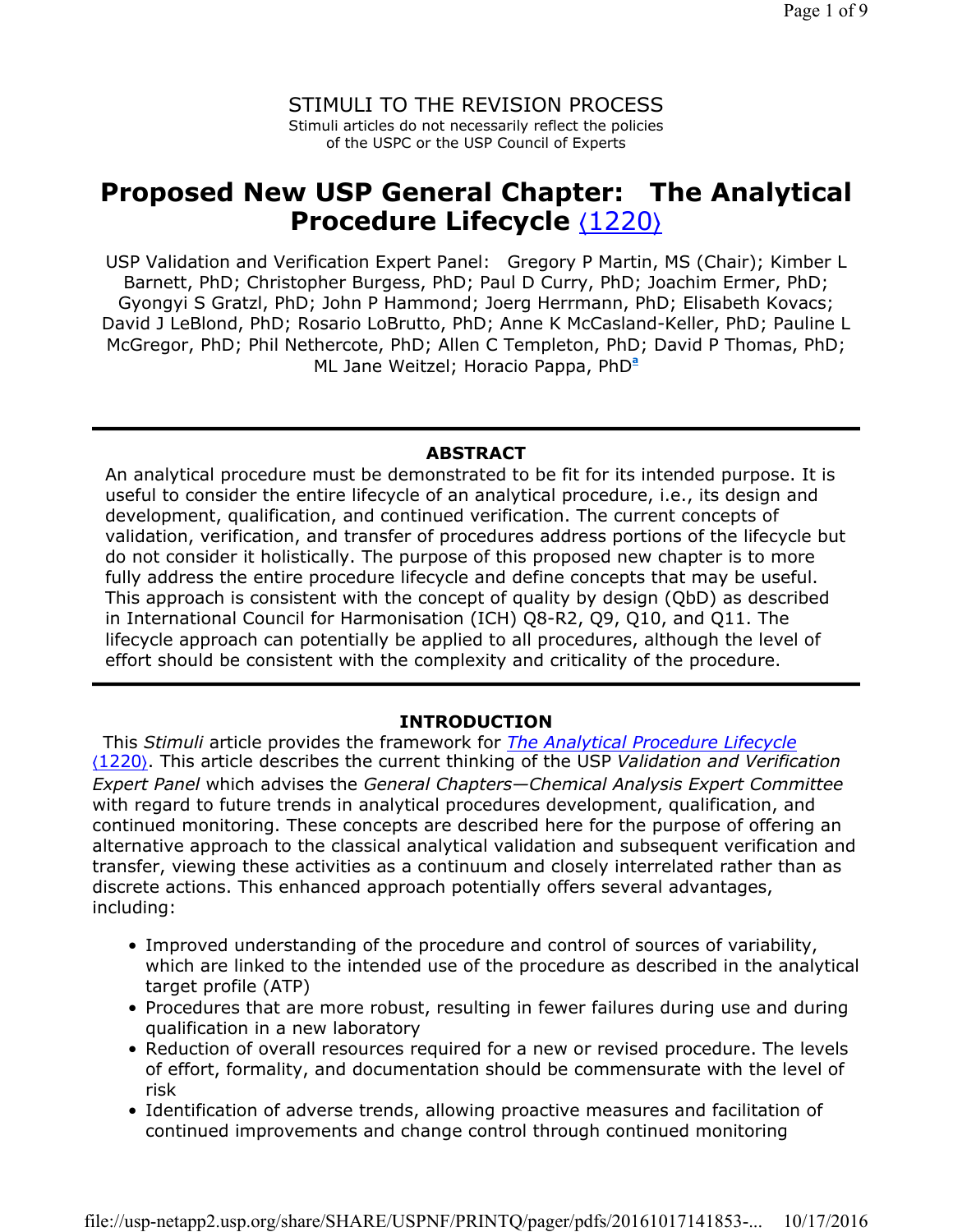The *Validation and Verification Expert Panel* considers this lifecycle approach to still be evolving, as International Council for Harmonisation (ICH) Q8, Q9, and Q10 concepts are being adopted by the analytical community. Therefore, it is advisable to provide guidance on how to incorporate lifecycle management strategies into analytical procedures, which will increase flexibility in demonstrating the fitness of analytical procedures while leaving the option open to use the classical approach described in *Transfer of Analytical Procedures* ⟨1224⟩, *Validation of Compendial Procedures* ⟨1225⟩, and *Verification of Compendial Procedures* ⟨1226⟩. In addition to offering a preview of the proposed general chapter, the General Chapters—Chemical Analysis Expert Committee and the Validation and Verification Expert Panel are seeking specific input from users in the pharmaceutical industry regarding the following questions:

- 1. Would a general chapter on the lifecycle approach be valuable?
- 2. Is the information presented herein sufficient for implementation of an analytical procedure under the quality by design (QbD) approach?
- 3. Would incorporation of references to statistical tools, either in this chapter or in another chapter, be valuable?
- 4. Can you provide input or approaches that would improve this proposed general chapter?

The content and scope of the proposed general chapter will be refined on the basis of responses to this *Stimuli* article. Because stakeholders may have differing views, the objective of this *Stimuli* article is to identify and build areas of consensus that may be included in ⟨1220⟩.

## **THE LIFECYCLE APPROACH**

Reportable values generated using qualified analytical procedures provide the basis for key decisions regarding compliance of a test article with regulatory, compendial, and manufacturing limits. These values may be applied against decision rules that provide a prescription for the acceptance or rejection of a drug product or drug substance. This is based on the analytical measurement, the uncertainty of the measurement, and the acceptance criteria, taking into account the acceptable level of risk of making a wrong decision.

Application of lifecycle management concepts to analytical procedures is based on QbD and provides an opportunity to use the knowledge gained from the application of scientific approaches and apply that knowledge to reportable values generated when using the analytical procedure. The concept of QbD is understood as a systematic approach that begins with predefined objectives and emphasizes product and process understanding and process control, based on sound science and quality risk management (ICH Q8). The quality risk management (QRM) for an analytical procedure is a systematic process for the assessment, control, communication, and review of risk to the quality of the reportable value across the analytical procedure lifecycle. It is important to understand and control sources of variability to ensure that measurement uncertainty is aligned with the decisions that will be made using results generated by an analytical procedure.

## **Lifecycle Stages**

In order to provide a holistic approach to controlling an analytical procedure throughout its lifecycle, one can use a three-stage concept (see *Figure 1*) that is aligned with current process validation terminology:

## Stage 1: Procedure Design and Development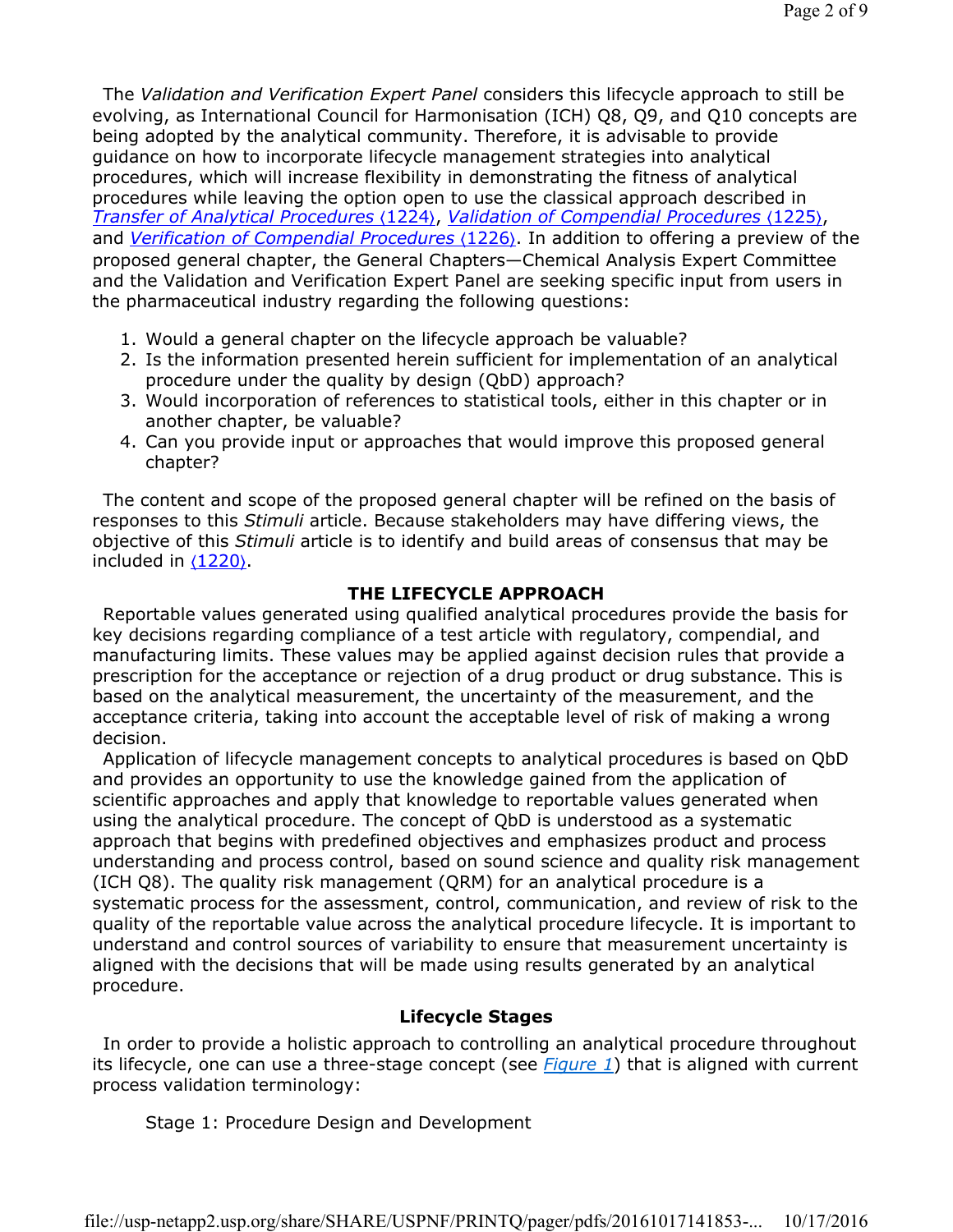

Figure 1. The analytical procedure lifecycle.

## **Analytical Target Profile**

A fundamental component of the lifecycle approach to analytical procedures is having a predefined objective that stipulates the performance requirements for the analytical procedure. These requirements are described in the ATP. The ATP states the required quality of the reportable value produced by an analytical procedure in terms of the target measurement uncertainty (TMU). ATP criteria are derived from external requirements and not only from the performance of the analytical procedure. The acceptable level of risk of making an incorrect decision is considered when establishing an ATP. The reportable value may be the mean of multiple analytical results, if there is a defined replication strategy that is documented in the procedure. TMU is the maximum uncertainty that can be associated with a reportable result while still remaining fit for its intended purpose. TMU is a consolidation of the uncertainty from all sources, as illustrated in *Figure 2*.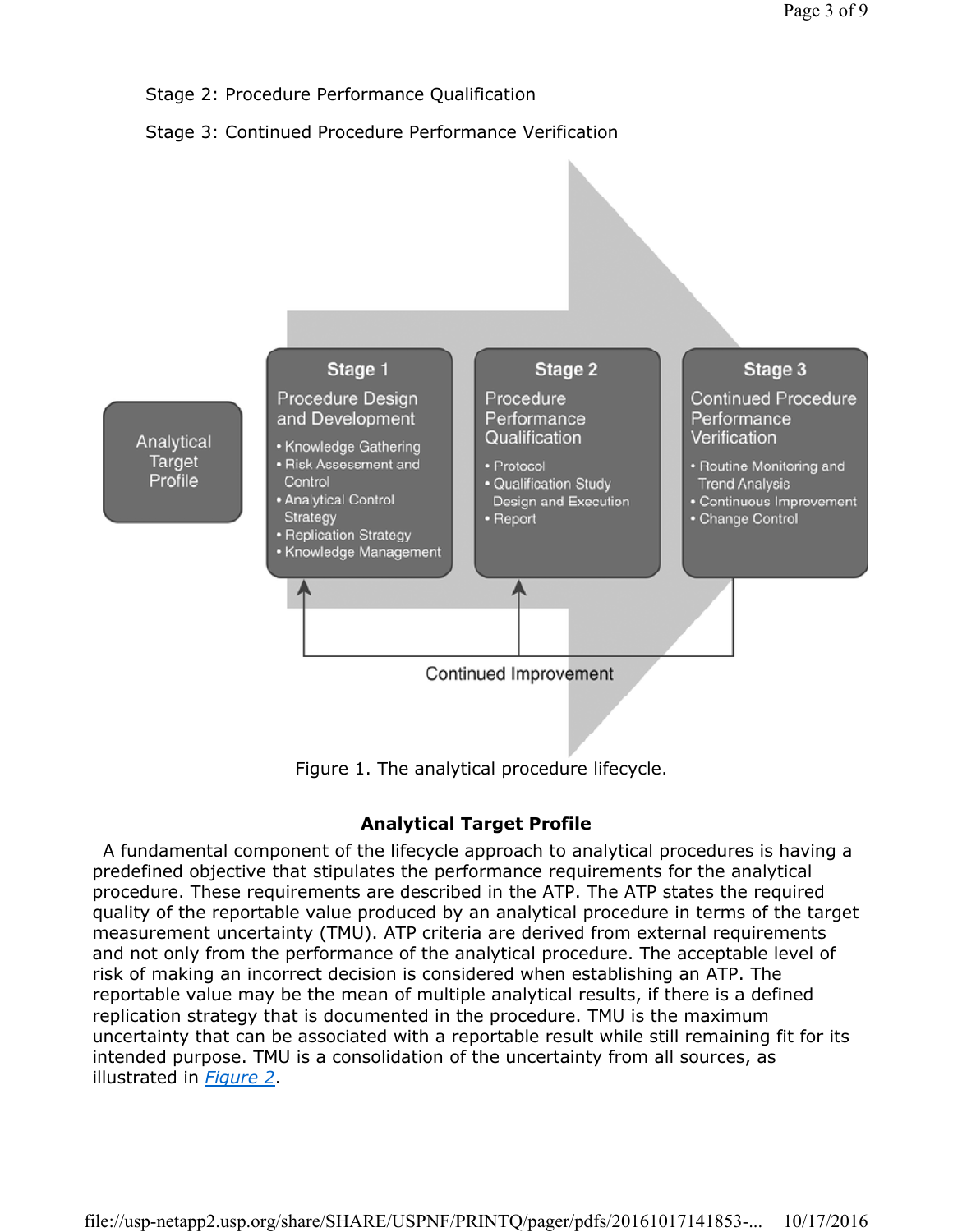

Figure 2. Consolidation of attributes contributing to TMU through accuracy (bias) and precision.

When establishing an ATP, the following should be considered, where relevant:

- Sample to be tested
- Matrix in which the analyte will be present
- Allowable error for the measurement as assessed through accuracy (bias) and precision, both of which make up the TMU
- Allowable risk of the criteria not being met (proportion of results that are expected to be within the acceptance criteria)
- Assurance that the measurement uncertainty and risk criteria are met

The current ICH and USP validation guidance can be incorporated into an ATP, with emphasis on the quality of the reportable value as shown for a drug product assay (*Example 1*).

## EXAMPLE  $1:$  ATP  $#1$

## *The procedure must be able to quantify [analyte] in the [description of test article] in the presence of [x, y, z] with the following requirements for the reportable values: Accuracy = 100% ± D% and Precision ≤ E%.*

The ATP inputs for [analyte], [description of test article] and [*x, y, z*] (which may be impurities or excipients) can be specified. Values for *D* and *E* should be specified. For example, *D* may be expressed as a percentage of label claim and *E* may be expressed as a percentage of relative standard deviation (%RSD). Alternative units are acceptable as long as they are unambiguous.

Advantages of this approach to an ATP are: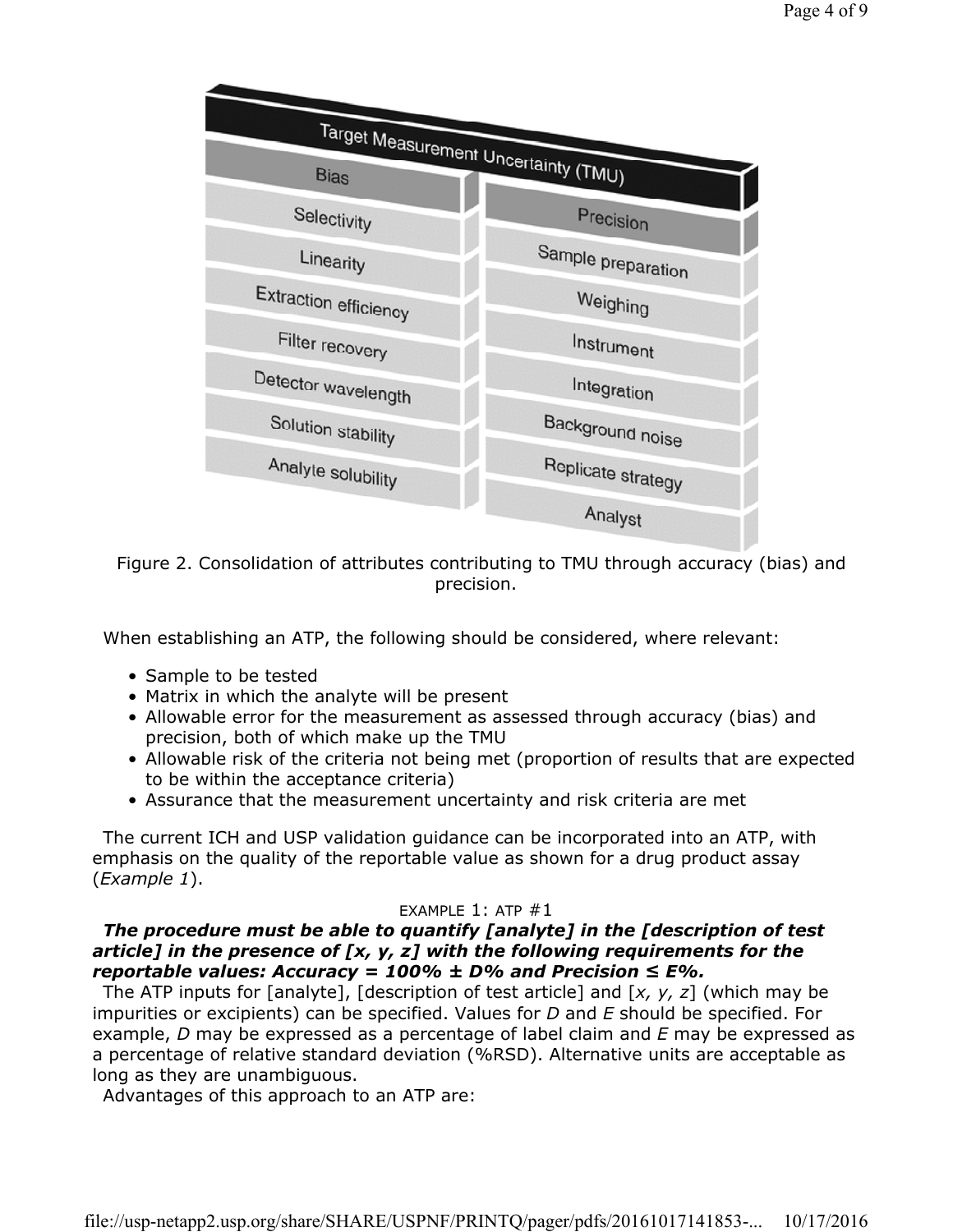- The ATP is easy to understand, calculations are relatively straightforward, and data are easy to assess for ATP conformance by non-statisticians.
- The ATP includes criteria for accuracy (bias) and precision of the reportable value and is therefore linked to the quality of the reportable values.
- This approach encourages understanding and control of sources of variability (defined control strategy).

Limitations of this approach include:

- Accuracy (bias) and precision are assessed separately so that the TMU of the results is not explicitly defined.
- This approach does not quantify the risk of making a wrong decision by including probability and confidence criteria. However, while the level of risk is not transparent, risk can be controlled through the alignment of specifications and accuracy (bias)/precision criteria such that reportable values that are within specification have a low probability of being on an edge of failure with respect to clinical relevance.

In current approaches, criteria for accuracy (bias) and precision are often established based on generally accepted industry practices using default criteria. However, in a QbD approach, these criteria are aligned with the specification and product and process needs, and the criteria focus on the reportable value.

#### EXAMPLE 2: ATP #2

## *The procedure must be able to quantify [analyte] in the [description of test article] in the presence of [x, y, z] so that the reportable values fall within a TMU of ±C%.*

The ATP inputs for [analyte], [description of test article] and [*x, y, z*] (which may be impurities or excipients) can be specified.

This example contains criteria for the TMU, (±*C*%), which is directly linked to the results generated by the procedure. The TMU considers the acceptable difference between the measured reportable value and the target value and can be established based on a fraction of the specification range.

The ATP serves as a reference point for assessing the fitness of an analytical procedure, not only in the development phase but also during all changes within the analytical lifecycle. Note that the ATP is not linked to a specific analytical procedure. Thus, it is conceivable that more than one analytical procedure could meet the requirement of an ATP, and that an alternate procedure that meets the requirement stated in the ATP would be acceptable.

For procedures that do not already have an ATP, including existing procedures in compendial monographs, one can be constructed. For instance, the ATP may be based on product acceptance criteria and any existing requirements for the analytical procedure as stated in the monograph.

In assessing new or existing procedures for their ability to meet an ATP, analysts may use statistical methods for analyzing prospectively designed studies. In the case of existing procedures for which significant data are available, statistical procedures for retrospective evaluation of historical data, such as stability data, laboratory investigations, check samples/controls, release data, and others may be used. The level of variability present in the historical data may trigger additional studies that aim to understand and reduce or eliminate sources of variability and also improve the data quality by means of an optimized control strategy to meet the ATP.

#### **STAGE 1: PROCEDURE DESIGN AND DEVELOPMENT**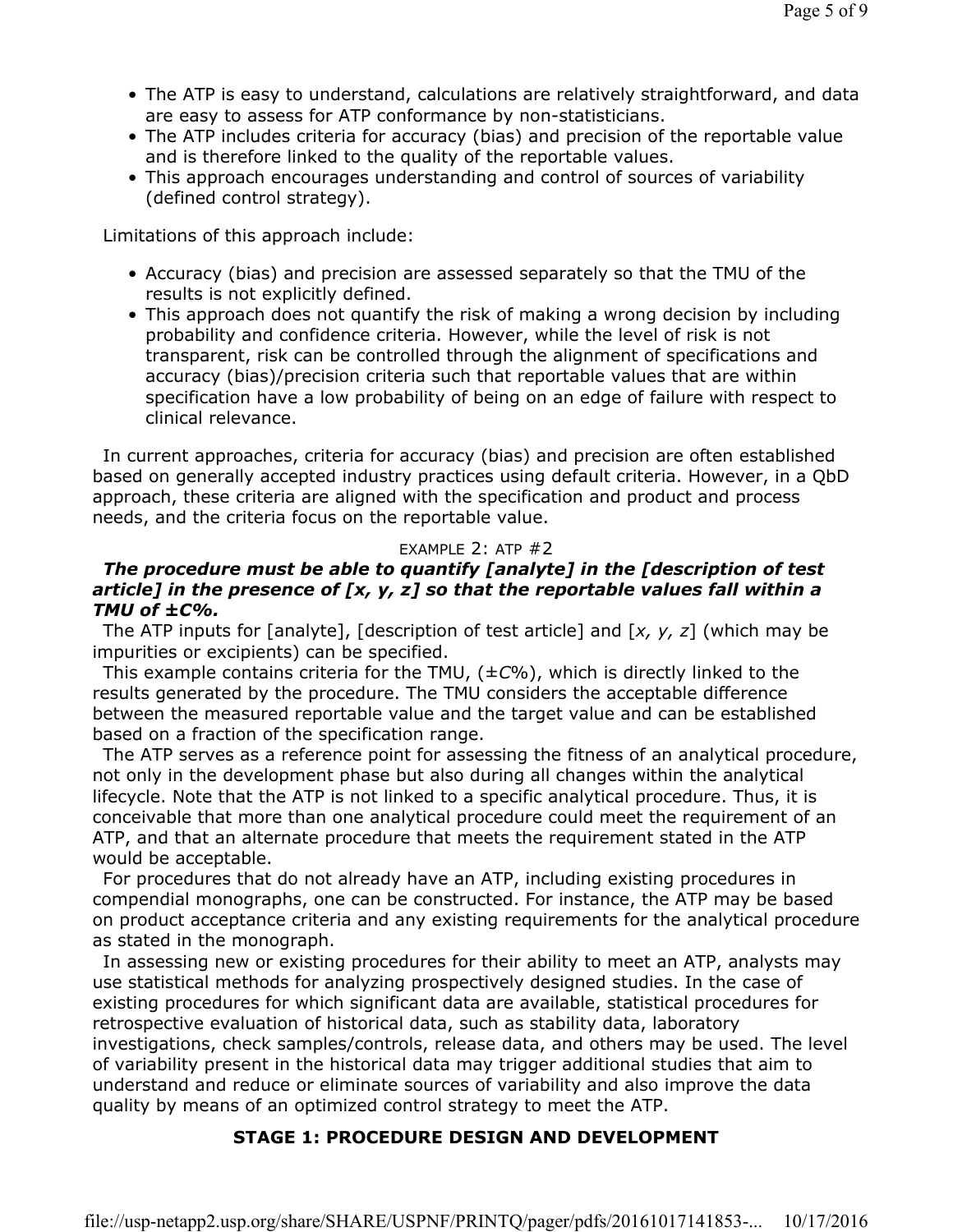## **Knowledge Gathering**

When the need for a procedure is identified, relevant information should be gathered prior to conducting laboratory studies. Such information may include known chemical structures, solubility, reactivity, and stability of the molecules of interest. A literature search may also be useful to understand how the procedure has been applied or modified by others. The intended purpose and fitness for routine use must always be considered. Any relevant information identified during the knowledge-gathering stage—such as the range over which the procedure will be used, criteria for run time, equipment type, and other information—is also considered during the design and development stage. However, this information is not captured in the ATP.

Once the knowledge-gathering phase is complete, the information is used to select an appropriate technology and procedure likely to meet the requirements defined in the ATP.

#### **Risk Assessment Evaluation and Control**

The objective of a risk assessment is to develop understanding of procedure variables and their impact on the reportable value, which will assist in the development of a control strategy.

For example, tools such as process maps and Ishikawa diagrams (fishbone diagrams) may be used, in addition to prior knowledge, to provide structure to a brainstorming and information-gathering exercise to identify variables. The attributes shown in *Figure 2* may serve as a useful starting point. It is important to consider all steps in the analytical procedure, including development of standard and test sample preparation. It is important to ensure that the sample preparation step does not cause the analyte to undergo any significant (uncontrolled or unintended) changes in its relevant properties from the moment of sampling to the time when the actual analysis is carried out. Sample preparation conditions are frequently a source of procedure variability and/or bias and its influence in the performance of the procedure should be investigated. In the case of sample preparation that involves dissolving a sample prior to analysis, systematic extraction studies should be performed to ensure robust, rugged, and complete extraction/dissolution. It is also important to investigate sources of variability and systematic bias during Stage 1 so that they may be eliminated or controlled during routine use of the procedure.

Besides accuracy (bias) and precision, which are defined in the ATP, experiments may include other method-specific performance attributes known as traditional validation characteristics (see *Figure 2*). However, these characteristics are eventually consolidated into the ATP attributes.

Risk-assessment tools may be used to prioritize which variables should be studied to evaluate their impact on the reportable results. Results from experiments investigating variables can be used to develop and justify the control strategy.

Design of experiments (DOE) is a fundamental methodology for the QRM process. It is a systematic method to determine the relationships between variables affecting a process, and it is used to find cause-and-effect relationships. This information is needed to manage process inputs in order to optimize the output of the procedure. Multi-factor studies are a powerful way to develop understanding, although single-factor studies are also appropriate in some cases. DOE also utilizes statistical data treatment, which allows clear determinations regarding the significance of a variable and/or its interactions towards the output.

## **Analytical Control Strategy**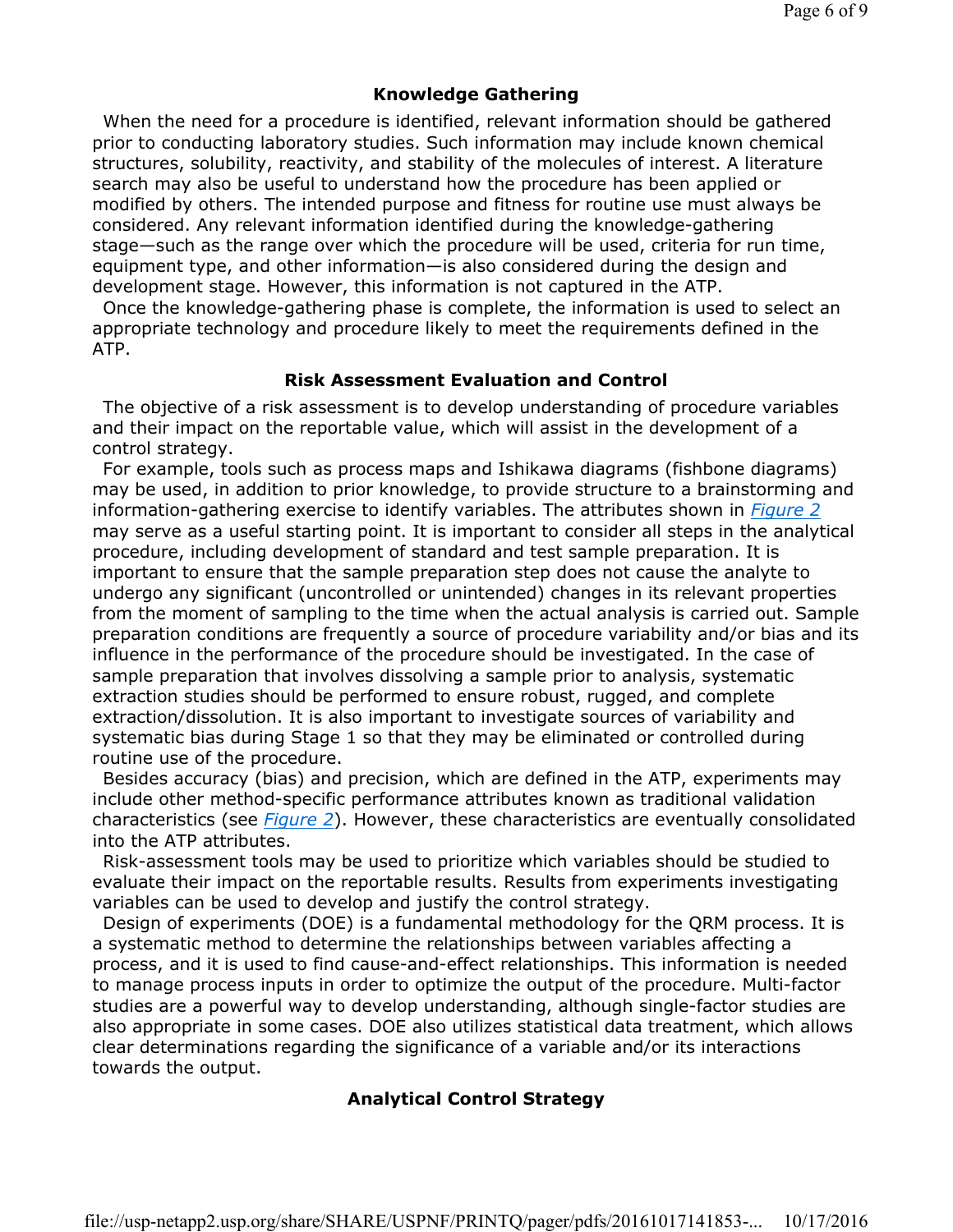The analytical control strategy is a planned set of controls, which is the output of the QRM process. It is derived from an understanding of both the requirements for the reportable value established in the ATP and the understanding of the analytical procedure as a process.

The variables that need to be controlled and their acceptable ranges (from the risk assessment and subsequent experiments) should be explicitly specified in the procedure. Typical controls may include limits for variability of calibration and between replicates; instructions for environmental controls (light, temperature, and humidity); sample solution stability; and, for chromatographic methods, system suitability requirements such as sensitivity, resolution, etc. In addition, the controls may include variables and aspects related to the sample, sample preparation, standards, reagents, the facility, equipment operating conditions, the format of the reportable value (i.e., number of replicates), and the frequency of monitoring and control.

A replication strategy may be applied to reduce the random variability of the mean (reportable value). It should be noted that increasing the number of replicates will only reduce the random variability corresponding to the step that is replicated. For example, increasing the number of injections will reduce the injection variance, whereas increasing the number of sample preparations will reduce the variance associated with sample preparation.

The analytical control strategy plays a key role in ensuring that the ATP is realized throughout the lifecycle. Different control strategies may be required in different labs or when using different equipment.

#### **Knowledge Management**

Knowledge management for analytical procedures is a systematic approach to acquiring, analyzing, storing, and disseminating information, and is an important factor in ensuring the ongoing effectiveness of the control strategy. Knowledge management should include, but should not be limited to, development activities, technology transfer activities to internal sites and contract laboratories, qualification and monitoring studies over the lifecycle of the analytical procedure, and change management activities. The knowledge gathered to develop the procedure understanding should be collected in a repository and shared as needed to support implementation of the control strategy across sites that use the analytical procedure. Changes and improvements to a qualified analytical procedure should be made through the change control system.

### **Preparing for Qualification**

Before beginning a qualification study, data collected during Stage 1 can be assessed to provide supporting evidence for the absence of significant bias and a confirmation that the precision is at an appropriate level, as well as other pertinent analytical characteristics. Although bias and precision estimates at this stage do not guarantee that a qualification study will be successful, they can flag a potentially problematic procedure.

As an integral part of preparation for laboratory qualification to execute a compendial procedure or a procedure from another site, the process of QRM should be carried out, and the control strategy of the procedure should be verified or expanded to ensure that the requirements of the ATP are met.

#### **STAGE 2: PROCEDURE PERFORMANCE QUALIFICATION**

Once an ATP has been established and design activities are completed with appropriate minimization of bias and uncertainty, knowledge is compiled and documented. A procedure control strategy is proposed and the performance of the procedure is ready to be qualified. The purpose of qualification is to confirm that the procedure generates reportable values that meet the ATP criteria and remain appropriate for the testing of the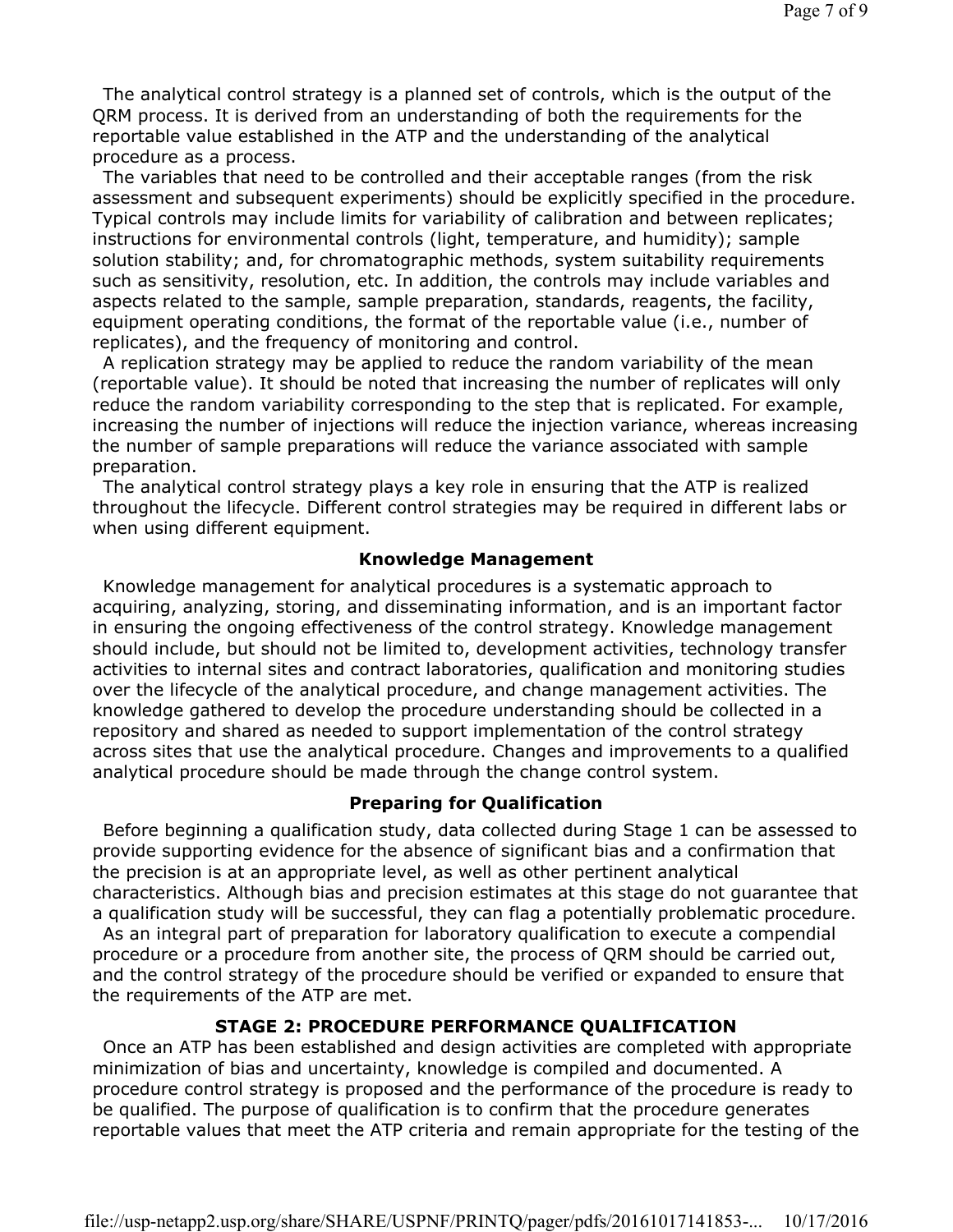product in the environment where it will be used. The laboratory that will be using the procedure to generate results should perform the qualification study.

The protocol for the qualification study should be documented and should include (but is not limited to) the ATP; method-specific performance attributes and acceptance criteria; a description of or reference to the procedure including its control strategy; a description of the experiments including the number of standards, test sample, and series analysis that will be performed; and the statistical approach to be used to analyze the data.

The analytical control strategy may be refined and updated as a consequence of any learning from the qualification study. For example, further controls may be added to reduce sources of variability that are identified in the routine operating environment in an analytical laboratory, or replication levels (multiple preparations, multiple injections, etc.) may be modified based on the uncertainty in the reportable value.

Qualification strategies will depend on the criteria described in the ATP and on the intended use of the procedure.

## **STAGE 3: CONTINUED PROCEDURE PERFORMANCE VERIFICATION**

Stage 3 of the procedure lifecycle ensures that the analytical procedure remains in control, i.e., this stage maintains the established performance level and thus continues to meet ATP criteria. Therefore, the ATP is used as a reference point for the performance of the procedure during Stage 3 of the lifecycle of the analytical procedure.

This stage includes both routine monitoring and evaluation of the analytical procedure's performance after changes to determine if the analytical procedure continues to be fit for purpose.

#### **Routine Monitoring**

Effective monitoring of an analytical procedure provides confidence that the reportable value generated is fit for purpose.

This stage should include an ongoing program to collect and analyze data that relate to analytical procedure performance. Monitoring may include tracking analytical results, system suitability failures, out-of-specification or out-of-trend investigations, stability trends, or other parameters as appropriate. If the monitoring data indicate that the procedure is not in control, an investigation should be performed with a goal of identifying the root cause. Corrective and preventive action should be taken to ensure that the analytical control strategy is updated in the analytical procedure.

A routine monitoring program therefore needs to be designed to:

- Ensure that the performance of the procedure or of appropriate steps (for example, injection and sample preparation variability) maintains an acceptable level over the procedure lifetime. (This is done to conclude that the reportable values produced by the procedure continue to meet the ATP requirement.)
- Provide an early indication of potential procedure performance issues or adverse trends.
- Identify any changes required to the analytical procedure.

#### **Changes to an Analytical Procedure**

During the lifecycle of a pharmaceutical product, both the manufacturing process and the analytical procedure are likely to experience a number of changes because of continued improvement activities or the need to operate the method and/or process in a different environment (method transfer).

Depending on the degree of change, the actions required to qualify the change will be different. Some examples are given below: